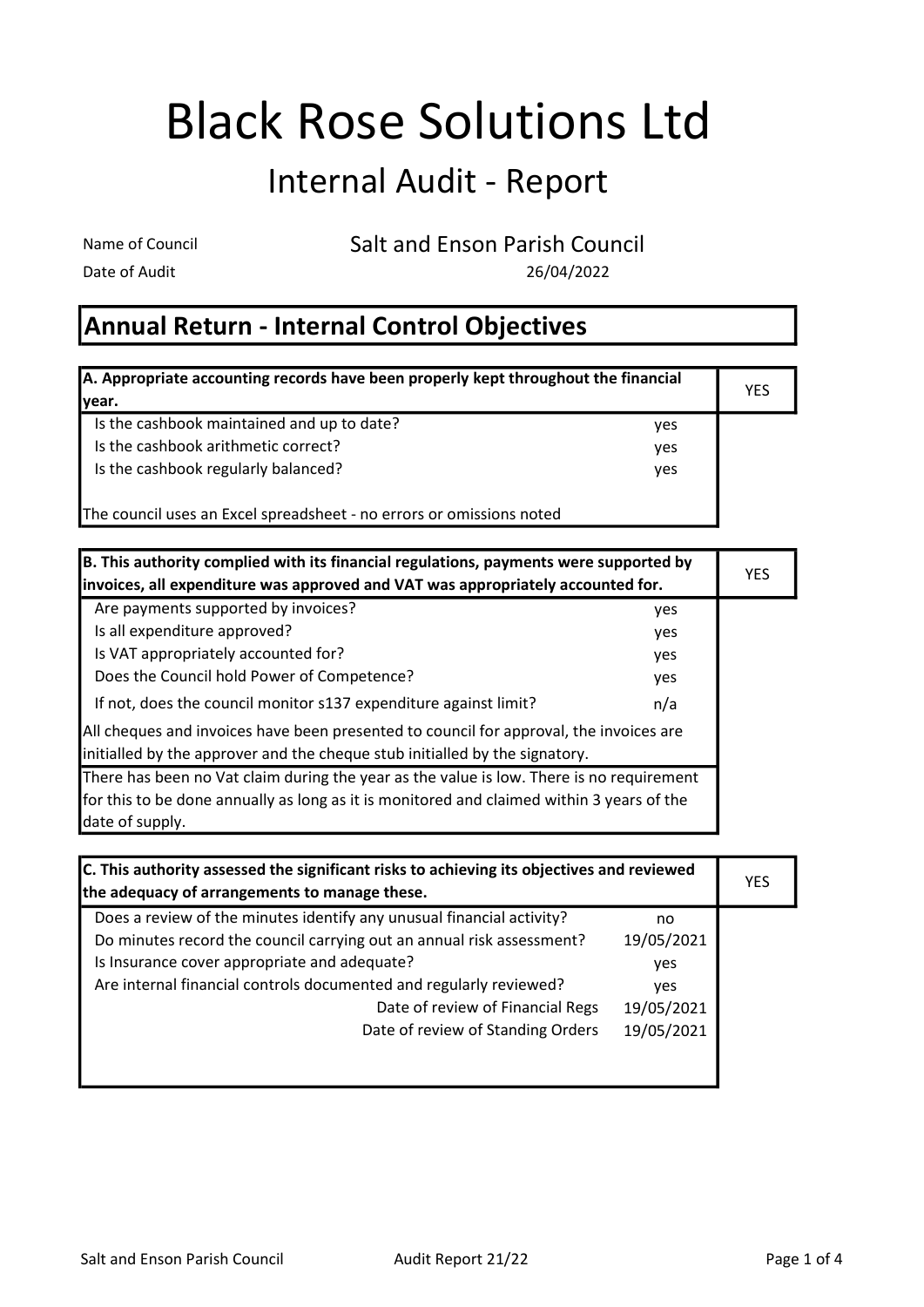| D. The precept or rates requirement resulted from an adequate budgetary process;<br>progress against the budget was regularly monitored; and reserves were appropriate.                                                                                                                                                                                                                                                                                                                                                                                     |       | YES. |
|-------------------------------------------------------------------------------------------------------------------------------------------------------------------------------------------------------------------------------------------------------------------------------------------------------------------------------------------------------------------------------------------------------------------------------------------------------------------------------------------------------------------------------------------------------------|-------|------|
| Has the council prepared an annual budget in support of its precept?                                                                                                                                                                                                                                                                                                                                                                                                                                                                                        | yes   |      |
| Is actual expenditure against the budget regularly reported to the<br>council?                                                                                                                                                                                                                                                                                                                                                                                                                                                                              | yes   |      |
| Are there any significant unexplained variances from budget?                                                                                                                                                                                                                                                                                                                                                                                                                                                                                                | no    |      |
| Are reserves appropriate?                                                                                                                                                                                                                                                                                                                                                                                                                                                                                                                                   | yes** |      |
| The reserve account stands at £15,130 - which includes £8,100 General Reserve (£7,030 of<br>named reserves).<br>Total balances stand at £18,220, which leaves £11,190 as general/unspecified. This is<br>approximately 15 months of income/expenditure.<br>Guidelines suggest that 3 to 12 months of receipts/payments are an acceptable level of<br>general reserves to be held.<br>It is noted that the council has reduced the level of unspecified reserves held since last<br>year.<br>Expenditure against budget is reported at each council meeting. |       | R    |

| E. Expected income was fully received, based on correct prices, properly recorded and<br>promptly banked; and VAT was appropriately accounted for. |            | <b>YES</b> |
|----------------------------------------------------------------------------------------------------------------------------------------------------|------------|------------|
| Is income properly recorded and promptly banked?                                                                                                   | yes        |            |
| Does the precept recorded agree to the Council Tax authority's                                                                                     | <b>ves</b> |            |
| Are security controls over cash and near-cash adequate and effective?                                                                              | yes        |            |
| Is the council VAT registered?                                                                                                                     | no         |            |
| Are returns submitted in a timely manner.                                                                                                          | yes        |            |
| Is VAT reclaimed on exempt business activities reviewed and considered                                                                             | n/a        |            |
| Are receipts for business activities within the registration threshold?                                                                            | n/a        |            |
| The council submits a VAT return when appropriate, normally annually. (There has not                                                               |            |            |
| been a submission this year as rther value is low)                                                                                                 |            |            |
|                                                                                                                                                    |            |            |
|                                                                                                                                                    |            |            |

| F. Petty cash payments were properly supported by receipts, all petty cash expenditure<br>was approved and VAT appropriately accounted for. | N/A |
|---------------------------------------------------------------------------------------------------------------------------------------------|-----|
| Is all petty cash spent recorded and supported by VAT invoices/receipts?                                                                    |     |
| Is petty cash expenditure reported to each council meeting?                                                                                 |     |
| Is petty cash reimbursement carried out regularly?                                                                                          |     |
| The council does not hold Petty Cash, with small items been purchased by the clerk or<br>councillors and reimbursed via an expense claim    |     |
|                                                                                                                                             |     |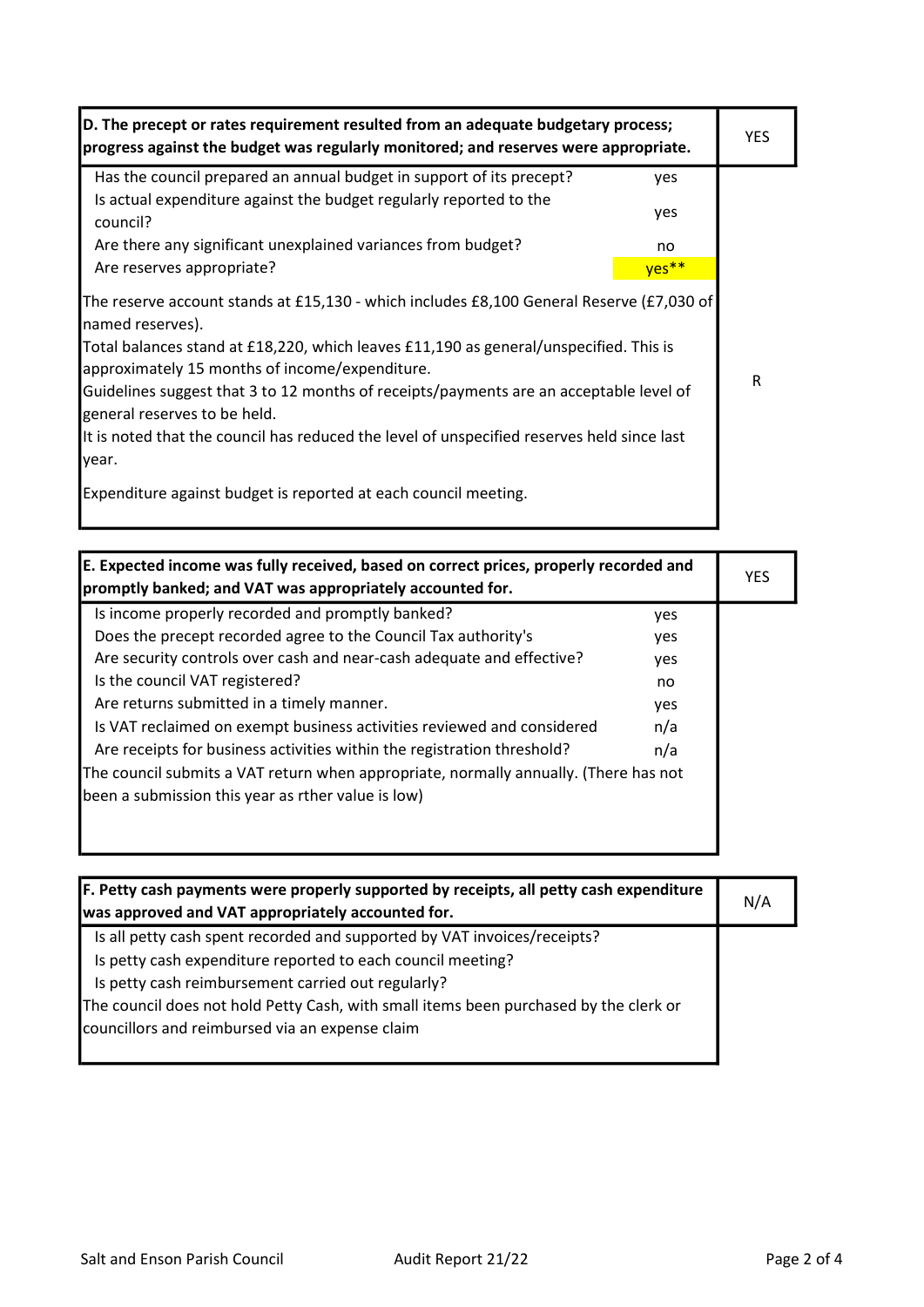| G. Salaries to employees and allowances to members were paid in accordance with this<br>authority's approvals, and PAYE and NI requirements were properly applied. |     | <b>YES</b> |
|--------------------------------------------------------------------------------------------------------------------------------------------------------------------|-----|------------|
| Do all employees have contracts or employment with clear terms and<br>conditions?                                                                                  | yes |            |
| Do salaries paid agree with those approved by the council?                                                                                                         | yes |            |
| Are other payments to employees reasonable and approved by the                                                                                                     | yes |            |
| Have PAYE/NIC been properly operated by the council as an employer?                                                                                                | yes |            |
| Does line 4 include only Salary, NI & Pension                                                                                                                      | yes |            |
| Does the council monitor off payroll working (IR35)                                                                                                                | n/a |            |
| The council runs payroll using HMRC Basic PAYE Tools                                                                                                               |     |            |
| Payments are approved by council                                                                                                                                   |     |            |
| Pay scale is in line with NALC published amounts.                                                                                                                  |     |            |

| <b>H. Asset and investments registers were complete and accurate and properly</b><br>Imaintained. |     | YES |
|---------------------------------------------------------------------------------------------------|-----|-----|
| Does the council maintain a register of all material assets owned or in its<br>care?              | yes |     |
| Are the assets and investments registers up to date?                                              | yes |     |
| Do asset insurance valuations agree with those in the asset register?                             | yes |     |
|                                                                                                   |     |     |
|                                                                                                   |     |     |

| II. Periodic and year-end bank account reconciliations were properly carried out.                  |     | <b>YES</b> |
|----------------------------------------------------------------------------------------------------|-----|------------|
| Is there a bank reconciliation for each account?                                                   | yes |            |
| Is a bank reconciliation carried out regularly and in a timely fashion and<br>approved by council? | yes |            |
| Are there any unexplained balancing entries in any reconciliation?                                 | no  |            |
| Is the value of investments held summarised on the reconciliation?                                 | n/a |            |
| The reconciliation is prepared and approved at each meeting.                                       |     |            |
|                                                                                                    |     |            |
|                                                                                                    |     |            |

| J. Accounting statements prepared during the year were prepared on the correct<br>$\vert$ accounting basis (receipts and payments or income and expenditure), agreed to the cash $\vert$<br>book, supported by an adequate audit trail from underlying records and where<br>appropriate debtors and creditors were properly recorded. |     | <b>YES</b> |
|---------------------------------------------------------------------------------------------------------------------------------------------------------------------------------------------------------------------------------------------------------------------------------------------------------------------------------------|-----|------------|
| Are year end accounts prepared on the correct accounting basis (receipts<br>and payments or income and expenditure) ?                                                                                                                                                                                                                 | R&P |            |
| Are debtors and creditors properly recorded?                                                                                                                                                                                                                                                                                          | n/a |            |
| Do accounts agree with the cashbook?                                                                                                                                                                                                                                                                                                  | yes |            |
| Is there an audit trail from underlying financial records to the accounts?                                                                                                                                                                                                                                                            | yes |            |
|                                                                                                                                                                                                                                                                                                                                       |     |            |